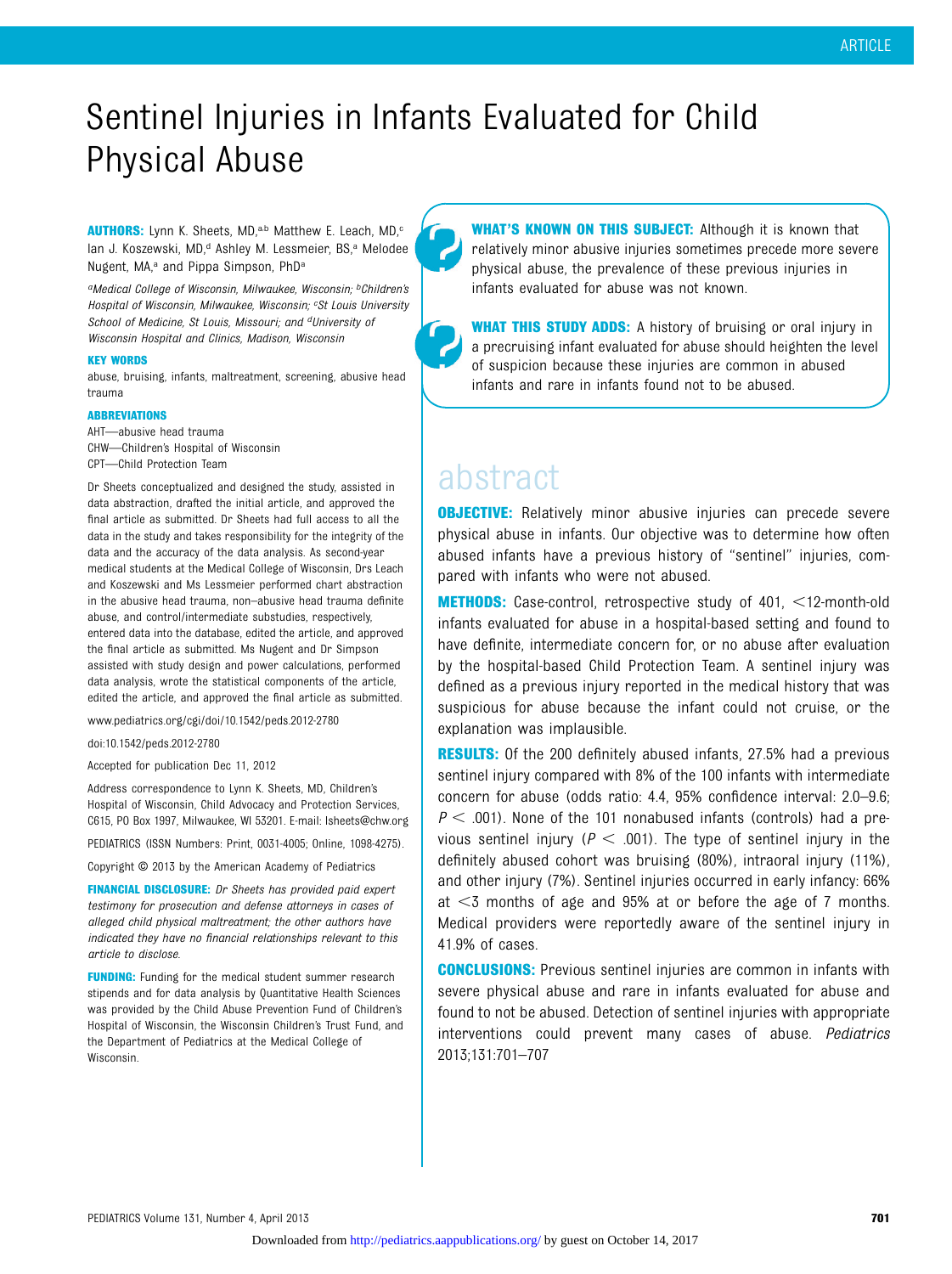Infancy is a time of high risk for maltreatment.1 Early detection of subtle injuries from abuse in young infants might identify those who are at risk for suffering more serious abusive injuries.2–<sup>7</sup> Child physical abuse prevention efforts have focused on risk reduction through educational interventions such as home visitation, parenting programs, and coping with infant crying.8 Given the high social and financial costs of infant physical abuse,<sup>2</sup> prevention efforts such as improved recognition of the earliest signs of physical abuse before the abuse escalates would be beneficial. Relatively minor injuries, such as frenulum tears or bruising in precruising infants (infants unable to pull to a stand and walk while holding onto something), may be the first indication to a caregiver or medical provider of child physical abuse.3–<sup>7</sup> Minor injuries other than superficial abrasions are uncommon in normal, precruising infants $9-11$  and, when they occur, should raise a concern for abuse.<sup>10</sup> In an illustrative case from our institution, a 2-month-old infant was admitted to the hospital after suddenly becoming limp and unresponsive at home. He had subdural hemorrhages, extensive retinal hemorrhages, and acute and healing fractures. Ultimately, he was diagnosed with abusive head trauma (AHT). Two weeks before admission, his mother had noticed a bruise on his cheek (Fig 1). If the mother had sought medical attention for the bruise, the subsequent AHT might have been prevented, assuming the medical provider could establish the appropriate diagnosis. Failure to recognize and take action when relatively minor, suspicious injuries occur may have devastating consequences for the infant and family.

Despite the known association between intraoral injuries and bruising in precruising infants with later, more seri-



#### FIGURE 1

Illustrative example of sentinel injury: a 2-month-old infant with unexplained cheek bruising, likely from abuse.

ous abuse, $3-7$  it is not known how many infants evaluated for abuse have a previous history of relatively minor, suspicious injuries. We termed these previous injuries sentinel injuries. The purpose of this study was to determine what percentage of definitely abused infants evaluated by a hospital-based Child Protection Team (CPT) had a history of a sentinel injury and compare them to: (1) those infants with intermediate concerns for abuse and (2) those infants evaluated for abuse but found to not be abused, termed "controls."

#### METHODS

This study was a retrospective, casecontrol study of 401 infants  $\lt 12$ months of age evaluated by the hospital-based, interdisciplinary CPT at Children's Hospital of Wisconsin (CHW) between March 2001 and October 2011. The study analyzed 4 nonconcurrent cohorts of 100 infants each, in separate substudies (with the exception of 101 control infants). In each substudy, cases were selected for inclusion consecutively from the CPT log of all comprehensive CPT consults. Comprehensive CPT consults at CHW have been performed in a consistent manner for at least the past 10 years and have routinely included a complete medical history, physical examination, and

appropriate diagnostic studies. Comprehensive consults were defined as those for which a medical history and physical examination were performed by the CPT pediatrician and a consultation report was produced that provided an opinion about the level of concern for abuse. Controls were infants evaluated for abuse and found to not be abused.

#### Description of Substudies

The 4 study cohorts, spanning different time frames (Fig 2), were classified by CPT level of concern for abuse: definite abuse by AHT (March 2001–February 2008), definite abuse with non-AHT injuries (includes abusive abdominal trauma, fractures, and burns, July 2002–March 2009), intermediate concern for abuse (July 2006–October 2011), and no concern for abuse (March 2007–February 2011). The cohort with no concern for abuse served as the control. The AHT and non-AHT definite-abuse cohorts consisted of infants with CPT consultation reports containing phrases such as "with reasonable medical certainty" and "diagnostic." For the intermediate concern and control cohorts, the level of suspicion 7-point scale developed by Lindberg et al<sup>12</sup> was used during chart abstraction to categorize infants into cohorts. Infants in the intermediate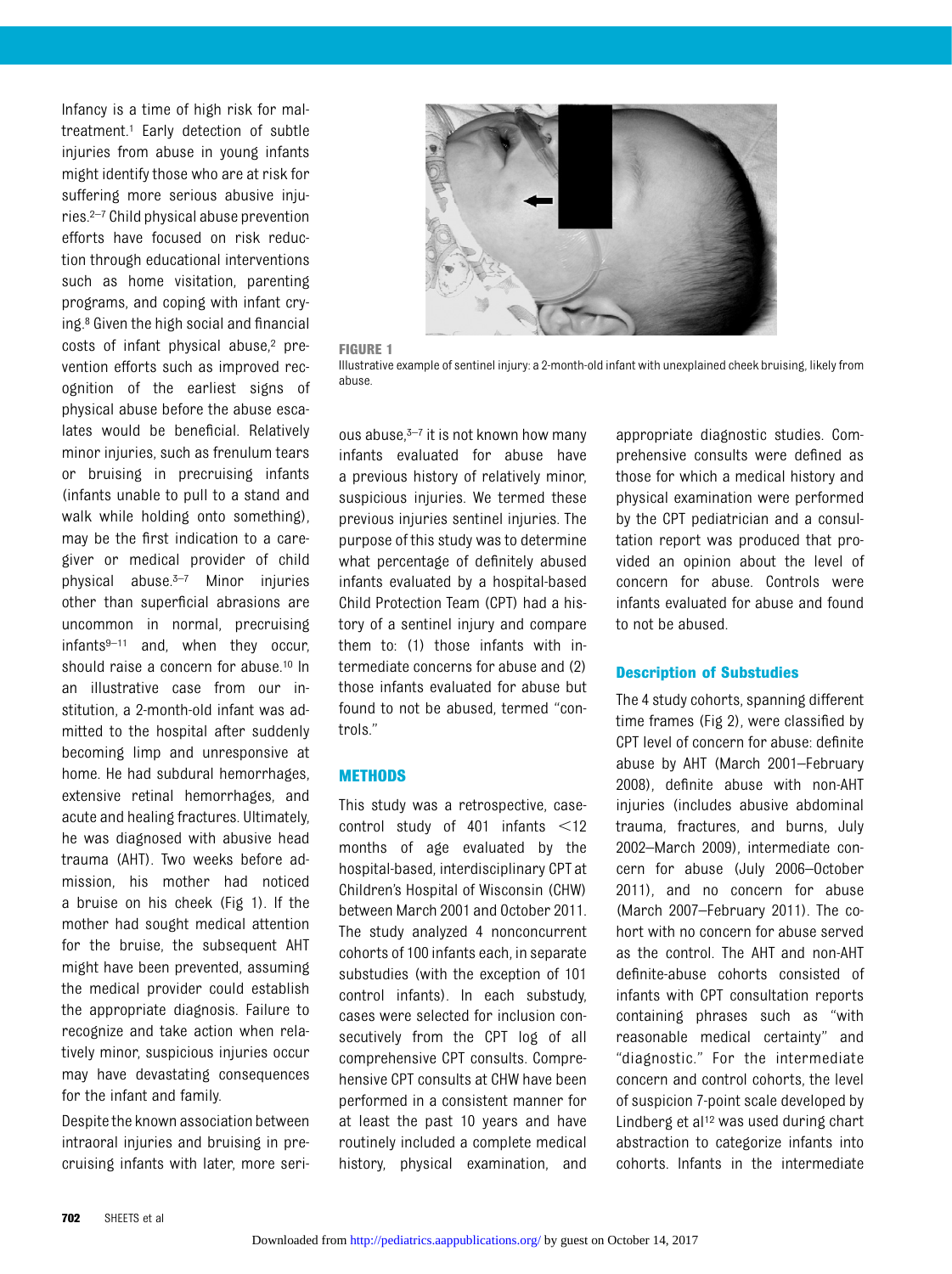

Case ascertainment intervals of each substudy. The case ascertainment interval for each of the 4 substudies is demonstrated. Institutional review board (IRB) approval is the last date of each line.

level of concern cohort (levels 3–5) were those whose CPT reports contained phrases such as "concerning but not diagnostic" and "somewhat concerning." The CPT reports for infants in the control cohort (Lindberg levels 1 and 2) contained phrases such as "consistent with history," "explained by underlying condition," and "no concern for abuse." Consensus about the abuse level of certainty ranking by 2 of the authors was required to include a case in each cohort: AHT (L.K.S. and M. E.L.), non-AHT abuse (L.K.S. and I.J.K.), and intermediate-concern and control cohorts (L.K.S. and A.M.L.). Infants were excluded from all cohorts if the CPT consultation was not comprehensive.

#### Data Abstraction

Basic demographic data for each subject were recorded, including gender, ethnicity (as classified by the subject's parent/guardian), and subject's age at the time of admission. Developmental information regarding mobility at the time of the sentinel injury was noted. The CHW institutional review board approved each of the 4 substudies. The research team reviewed all available records, including all medical records, the primary care physician's records, child protective service reports, and law enforcement reports. Medical records were specifically reviewed for any history of previous injuries such as bruising, intraoral injuries, or other injuries, excluding superficial abrasions. The reported location of previous bruising was categorized as head (forehead, ear, or other areas of the face), extremity, or trunk. Examples of

intraoral injury include frenulum injury or contusion of the tongue.

#### Classification of Injuries

A previous injury was defined as a sentinel injury if it was reported to have been visible to at least 1 parent before the events leading to the current admission and was suspicious for abuse because the child was not able to cruise or there was an implausible explanation offered. Occult injuries, such as healing rib fractures not diagnosed until the CPT consult, were not classified as sentinel injuries because they are not visible. For example, in the illustrative case of the 2-month-old infant with AHT who had a history of a cheek bruise and had healing rib fractures diagnosed at the time of the CPT evaluation, only the bruise seen 2 weeks before admission would be considered a sentinel injury. Details of each previous injury, including the type of injury, who was reportedly aware of the injury, the age of the child at time of injury, the location on the body, the circumstances of the injury, and the time to resolution were recorded when that information was available. Vague recollections of nonspecific marks, such as a "red mark" after bumping the head, were not included. When there was a history that a medical provider knew about an injury, we attempted to ascertain whether the provider suspected abuse and what action was taken.

#### Statistical Analysis

Percentages of sentinel injuries in the 4 cohorts were compared; odds ratios

and 95% confidence intervals were calculated when feasible. Because some percentages were 0, odds ratios could not be calculated.  $\chi^2$  Tests were performed for categorical variables. Owing to nonnormality of continuous variables, the nonparametric Mann– Whitney test was performed. The cutoff level for significance was set at  $P = .05$ . Statistical analyses were performed by using SPSS version 20 (IBM SPSS Statistics, IBM Corporation, Armonk, NY). There were no missing patients in each consecutive series.

#### RESULTS

Across the 4 cohorts, subjects did not differ with respect to gender  $(P = .76)$  or age  $(P = .06)$  (Table 1). Of the 401 subjects, male infants (63%) outnumbered female infants (37%). There were more African-American infants and fewer infants classified as Hispanic/other in the non-AHT definite abuse cohort than in the other 3 cohorts ( $P \leq .001$ ). There were 15 deaths in the AHT cohort, none in the definitely abused, non-AHT cohort, 1 nonabusive death in the intermediate concern cohort, and 2 natural deaths in the control cohort  $(P \le .001)$ .

There were 63 infants with a history of sentinel injury: 30 of 100 (30%) in the AHT cohort, 25 of 100 (25%) in the non-AHT abuse cohort, 8 of 100 (8%) in the intermediate-concern cohort, and 0 of 101 in the control cohort (Fig 3). Of the 200 infants who were definitely abused (combined AHT and non-AHT cohorts), 55 (27.5%) had a sentinel injury. Of those, 80% had a bruise, 11% had an intraoral injury, and 7% had a fracture. Some definitely abused infants had  $>1$ sentinel injury either within 1 reported episode or during different episodes. In the 55 definitely abused infants with sentinel bruising, there were 66 sentinel bruises in various locations: bruising of the head (face, forehead, and ear) accounted for 41 of 66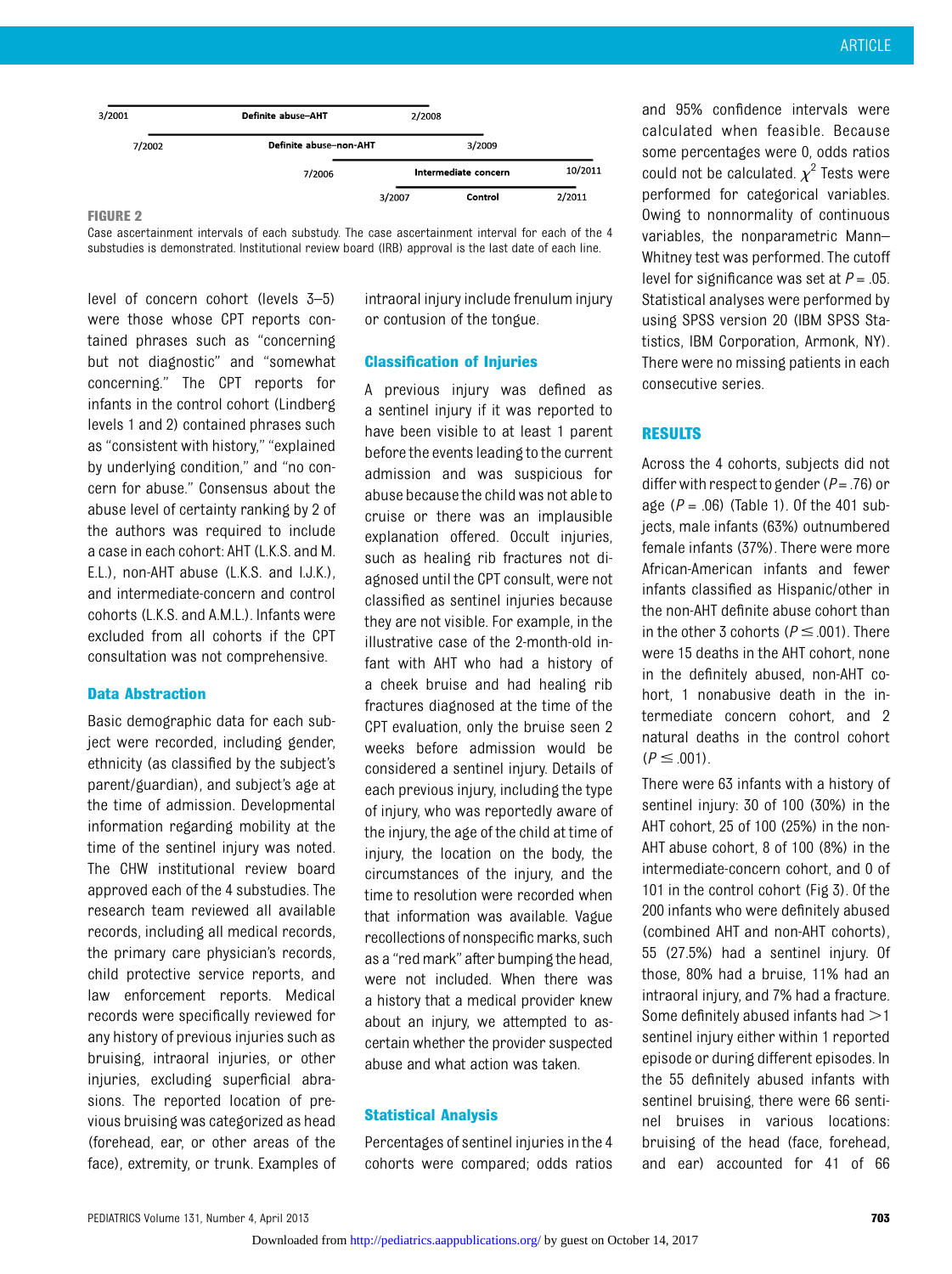TABLE 1 Demographics of Study Subjects, by Presence or Absence of a History of Sentinel Injury

|                                    | Definite Abuse |                |                       |               | Intermediate         |               | Control                  |                |
|------------------------------------|----------------|----------------|-----------------------|---------------|----------------------|---------------|--------------------------|----------------|
|                                    | AHT            |                | Non-AHT Abuse         |               | Concern              |               |                          |                |
|                                    | SI<br>N(%)     | No SI<br>N(% ) | <sup>SI</sup><br>N(%) | No SI<br>N(%) | <sup>SI</sup><br>N(% | No SI<br>N(%) | <sup>SI</sup><br>$N = 0$ | No SI<br>N(% ) |
|                                    |                |                |                       |               |                      |               |                          |                |
| Race/ethnicity, N (%) <sup>a</sup> |                |                |                       |               |                      |               |                          |                |
| White                              | 17(57)         | 28 (40)        | 12 (48)               | 23 (31)       | 5(63)                | 43 (47)       |                          | 38 (37)        |
| African American                   | 1(3)           | 18 (26)        | 9(36)                 | 39 (52)       | 1(13)                | 27 (29)       |                          | 33 (33)        |
| Hispanic                           | 3(10)          | 20 (28)        | 2(8)                  | 6(8)          |                      | 16 (18)       |                          | 14 (14)        |
| Mixed/other                        | 9(30)          | 4(6)           | 2(8)                  | 7(9)          | 2(24)                | 6(6)          |                          | 11(11)         |
| Unknown                            |                |                |                       |               |                      |               |                          | 5(5)           |
| Gender, N (%)                      |                |                |                       |               |                      |               |                          |                |
| Male                               | 16 (53)        | 51 (73)        | 15 (60)               | 48 (64)       | 7(88)                | 53 (58)       |                          | 62 (62)        |
| Female                             | 14 (47)        | 19 (27)        | 10(40)                | 27 (36)       | 1(12)                | 39 (42)       |                          | 39 (39)        |
| Median age, mo                     | 3.8            | 4.0            | 4.0                   | 4.0           | 5.0                  | 5.0           |                          | 4.0            |
| Age range                          | $0.8 - 11.5$   | $0.5 - 11.0$   | $1.0 - 11.5$          | $0.7 - 11.5$  | $2.0 - 10.0$         | $0.5 - 11.0$  |                          | $0.1 - 11.0$   |
| Total SI/total                     | 30/100         |                | 25/100                |               | 8/100                |               | 0/101                    |                |

<sup>a</sup> SI versus no SI is only significant for AHT  $\times$  race,  $P < .001$ . AHT, abusive head trauma; SI, sentinel injury.

sentinel bruises (62.1%), followed in frequency by extremity bruising (14 of 66, 21.2%) and bruising of the trunk (11 of 66, 16.7%). Of the 8 infants with sentinel injuries in the intermediateconcern cohort, 7 (87.5%) had a history of bruising and 1 (12.5%) had a poorly explained subluxation of the radial head. Definitely abused infants were more likely to have a history of a sentinel injury than infants with intermediate concerns (odds ratio: 4.4, 95% confidence interval: 2.0–9.6;  $P <$ .001). Unlike infants in the other cohorts, none of the infants in the control cohort had a previous sentinel injury ( $P < .001$ ). The initial medical findings that prompted the CPT consultations in the 101 control infants were ultimately diagnosed as accidental injury in 83 (83%), medical mimic in 11 (11%), and a normal variant mistaken for an injury in 6 (6%).

In 23 of the 55 (41.9%) definite-abuse cases with sentinel injury, the parent reported that a medical provider was awareoftheinjury. Notallofthese cases could be confirmed because outside medical records were not always available. In 10 of these 23 cases (43.5%), medical providers suspected abuse, and in 13 (56.5%), there was no evidence suggesting the providers

suspected abuse. In some cases for which the provider records were available and abuse was not suspected, the injury was simply noted as a finding on examination, or the injury was diagnosed as accidental, self-inflicted, or a condition unrelated to injury. Some medical providers who suspected abuse made reports to authorities, but the children were not protected, whereas others suspected abuse but concluded there was no abuse because no other injuries were found on the work-up.

Because of the risk of circular reasoning, we analyzed consultation reports to determine if a history of a sentinel injury increased the level of concern for abuse at the time of the initial CPT evaluation. None of the cases of definite abuse were classified as definite abuse because of a sentinel injury. There were no cases in the intermediate-concern cohort in which the level of concern was increased from a low level (levels 1 and 2) to an intermediatelevel (levels 3-5) onthebasis of a history of a sentinel injury. There was 1 case inthe intermediate levelthat had an enhanced level of concern because of a sentinel injury; however, the sentinel injury did not increase the level of concern to definite abuse.

The ages at the time of CPT evaluation and at sentinel injury are depicted by cohort in Fig 3. In the definite-abuse cohorts, these ages were separated by a median of 1 month (range, 1 day to 7.3 months). Of the 52 abused infants for whom the age at first sentinel injury was known, 37 (71%) manifested the sentinel injury at or before 3 months of age, and 52 (94%) at or before 7 months of age.

#### **DISCUSSION**

Our study suggests that when an infant is evaluated for possible abuse, a history of a sentinel injury should heighten the concern for abuse. Infants who are not yet cruising have bruises on wellchild physical examinations in 0% to 2.2% of cases, according to published research.9–<sup>11</sup> When a bruise is present, it should be considered as potentially sentinel for physical abuse if there is no predisposing disorder or plausible explanation.5 We found that in the medical history, parents' reports of sentinel injuries are common in abused infants and are rare in infants evaluated for abuse and found to not be abused.

The findings from our study also suggest that in 27.5% of cases of definite physical abuse,there may be escalating and repeated violencetowardthe infant instead of a single event of momentary loss of control by an angry or frustrated caregiver. The link between early abusive injury and later severe injury is further corroborated by our finding of an intermediate prevalence of sentinel injuries in the cohort in which abuse was suspected but not definitively diagnosed. It is likely that this cohort contains both abused and nonabused infants. Other researchers have demonstrated serial abuse of infants with missed opportunities for prevention.2–4,6–<sup>8</sup> Some abused infants may present for medical care but are missed because their symptoms are mistaken for other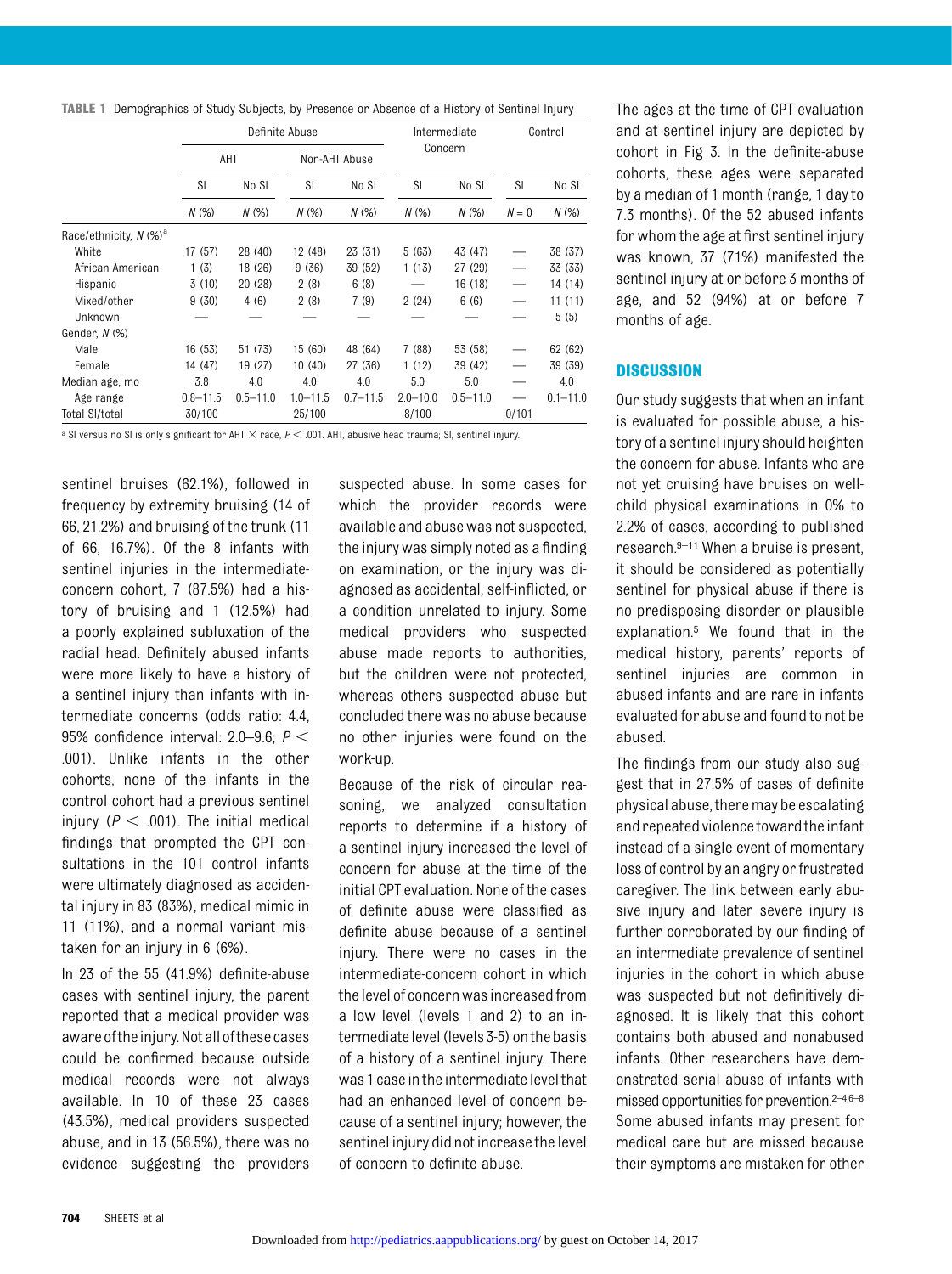

Probability of sentinel injury by age in 4 cohorts.

disease processes.8 Other studies in which researchers examined perpetrator confessions or the presence of other injuries in abused children demonstrate that abuse is often chronic by the time it is definitively diagnosed.13,14 We are unaware of any published study that describes how often parents report a history of bruising in precruising infants. Our study adds to the literature by showing that there is a high prevalence of caregiver-reported, visible, relatively minor injuries that are concerning for abuse in infants who later suffer abu-

sive injuries, and that a substantial number of these sentinel injuries are known to a medical provider. Appropriate child abuse screening and intervention at the first concern of child physical abuse, such as a history or physical finding of sentinel injury, might prevent many abusive injuries.

Early detection of sentinel injuries and effective evaluation and intervention will require educating caregivers of young infants, child protective service workers, and medical providers about the significance of sentinel injuries. Parents, relatives, public health nurses, home visitors and day care providers should be taught to recognize that bruising and intraoral injuries in precruising infants are unexpected and should prompt medical evaluation. Investigators such as child welfare workers should understand the significance of a bruise and other "minor" injuries in precruising infants as potentially serious and possibly concerning for abuse. Medical providers also play a significant role in child protection. The history of a sentinel injury should prompt a medical provider in any setting to consider abuse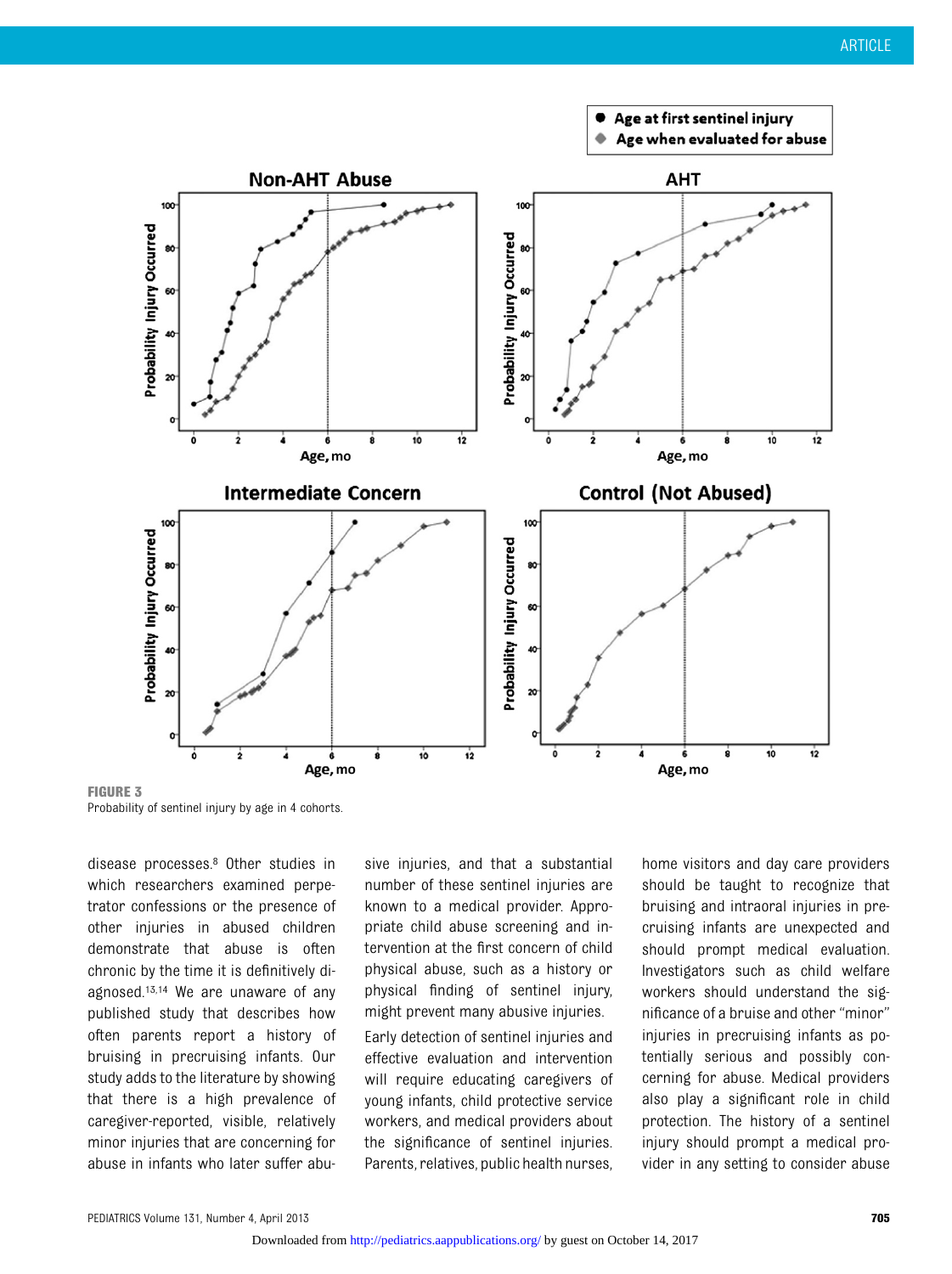and should heighten the suspicion for abuse in an infant with an injury of indeterminate etiology. In our study, for most sentinel injuries known to a medical provider, there was no evidence from the available records that the medical provider seriously considered abuse. In these cases, the medical provider did not seem to fully recognize the importance of the injury. For example, an intraoral injury was either diagnosed as self-inflicted (eg, "patient scratched self with fingernail" or "chewed on own tongue") or was medically treated without seeking an explanation. In another case, an ankle bruise was noted at a well-baby visit, but the history of the infant "vigorously kicking the crib" was accepted as a plausible cause.

Even in cases in which abuse was considered, medical providers performed an abuse work-up after noticing bruising but seemed to lessen their suspicion of abuse when findings from the work-up indicated no other injuries. A sentinel injury can bethefirst and only abusive injury. Reporting the sentinel injury to child protective services is appropriate in many cases in which there is no plausible explanation, even when there are no additional occult injuries found. The purpose of the child abuse medical evaluation, such as a computed tomographic scan of the head and skeletal survey, is to detect occult injuries rather than to rule out abuse. A child abuse evaluation that does not show injuries beyond the sentinel injury is different from a negative sepsis evaluation; the former represents additional injury surveillance, and the latter represents

medically ruling out a diagnostic consideration. Educational efforts with medical providers should include this important distinction.

With an estimated \$210,000 lifetime cost estimate for each case of child physical abuse,15 prevention of further abuse through early detection and effective intervention has the potential of producing significant financial savings. Our findings suggest that improved detection and management of minor injuries in precruising infants has the potential of preventing up to 27.5% of abuse cases evaluated at a tertiary care children's hospital. Not only should the examination finding of a poorly explained bruise or intraoral injury in a precruising infant raise a concern about abuse, but our study also suggests that simply a history of such injury, particularly in infants being evaluated for abuse, should heighten the concern about abuse. The reliability of using a history of sentinel injuries in screening for abuse requires further exploration.

There are several potential limitations to this study. First, classification of injuries as sentinel relied on the documented histories from parents and is potentially flawed by recall errors and intentional omissions. Recall bias would be expected to affect all 4 cohorts equally, because each infant's evaluation began with a CPT consult for a concerning injury. Furthermore, we relied on documented medical histories that are also affected by thoroughness in medical history-taking and documentation. Given that we only classified a reported injury as

a sentinel injury if there was a clear, detailed description provided, we likely undercounted the number of sentinel injuries. Second, our retrospective review would miss fatally abused infants who never presented to the hospital. It is unknown if these cases are different than those included in our study. Third, during chart abstraction, there is a possibility that injuries were misclassified as either sentinel injuries or accidental injuries. Fourth, variations in practice over time and between medical providers could have affected our results. Finally, there is a risk of circular reasoning because the presence of a sentinel injury in the medical history could heighten the level of concern for abuse. This limitation was addressed through additional analysis, as noted previously.

#### **CONCLUSIONS**

Many definitely abused infants have a history of minor injuries that occurred before cruising, whereas such injuries are rare in infants evaluated for abuse and found to not be abused. Improved recognition of previous sentinel injuries combined with appropriate interventions would improve secondary prevention of abuse.

#### ACKNOWLEDGMENTS

We thank our prevention partners, the Child Abuse Prevention Fund of Children's Hospital of Wisconsin and the Wisconsin Children's Trust Fund, for funding and the Medical College of Wisconsin Injury Research Center for their support of summer research students.

#### REFERENCES

1. US Department of Health and Human Services, Administration for Children and Families, Administration on Children, Youth and Families, Children's Bureau. (2011). Child Maltreatment 2010. Available at: [www.acf.](http://www.acf.hhs.gov/programs/cb/stats_research/index.htm#can.)

[hhs.gov/programs/cb/stats\\_research/index.](http://www.acf.hhs.gov/programs/cb/stats_research/index.htm#can.) [htm#can.](http://www.acf.hhs.gov/programs/cb/stats_research/index.htm#can.) Accessed February 13, 2013

- 2. Jenny C, Hymel KP, Ritzen A, Reinert SE, Hay TC. Analysis of missed cases of abusive head trauma. JAMA. 1999;281(7):621–626
- 3. Thackeray JD. Frena tears and abusive head injury: a cautionary tale. Pediatr Emerg Care. 2007;23(10):735–737
- 4. Oral R, Yagmur F, Nashelsky M, Turkmen M, Kirby P. Fatal abusive head trauma cases: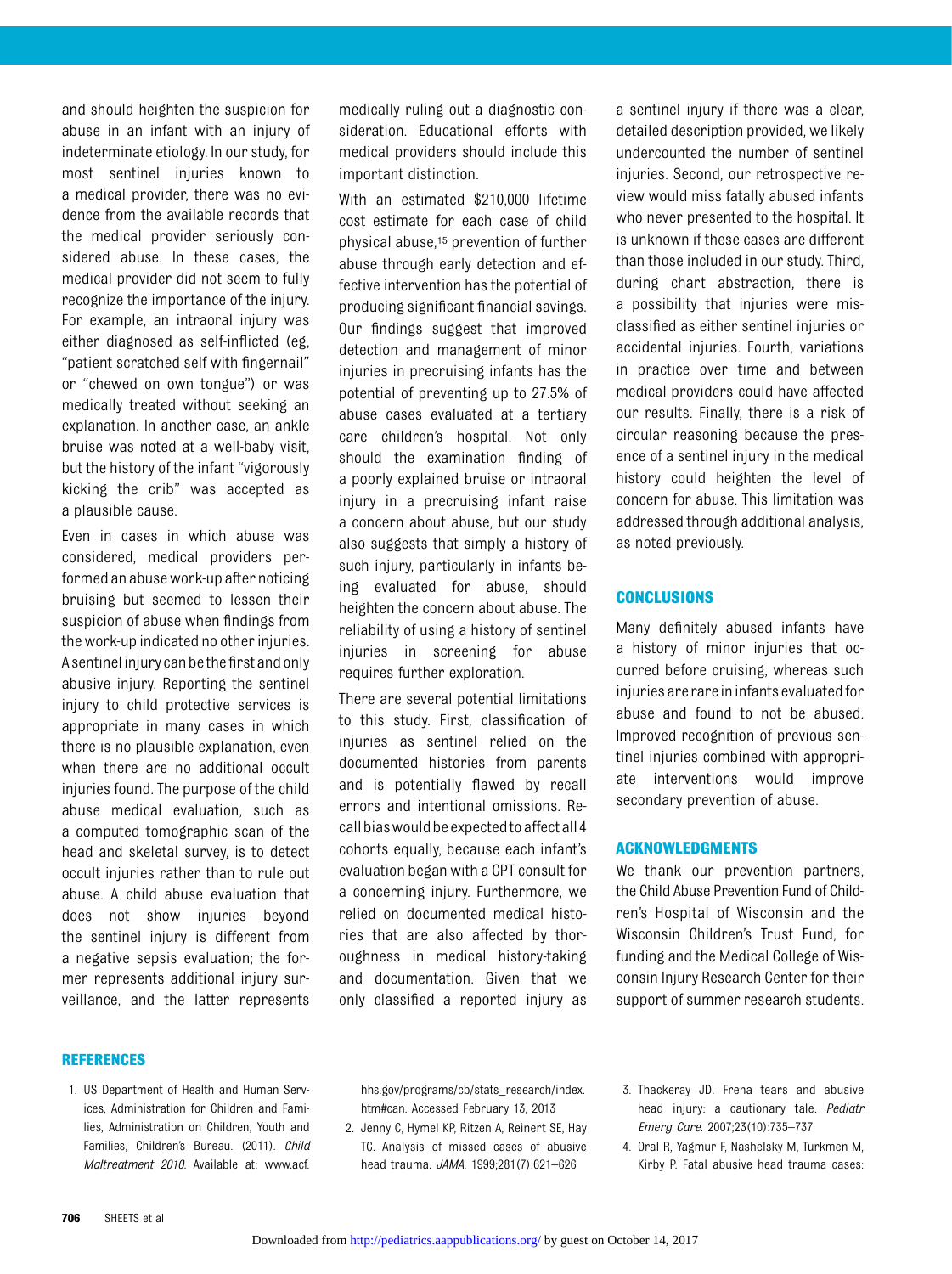consequence of medical staff missing milder forms of physical abuse. Pediatr Emerg Care. 2008;24(12):816–821

- 5. Feldman KW. The bruised premobile infant: should you evaluate further? Pediatr Emerg Care. 2009;25(1):37–39
- 6. Pierce MC, Smith S, Kaczor K. Bruising in infants: those with a bruise may be abused. Pediatr Emerg Care. 2009;25(12):845–847
- 7. Petska HW, Sheets LK, Knox BL. Facial bruising as a precursor to abusive head trauma. Clin Pediatr. 2013;52(1):86–88
- 8. Jenny C. Preventing head trauma from abuse in infants. CMAJ. 2009;180(7):703–704
- 9. Wedgwood J. Childhood bruising. Practitioner. 1990;234(1490):598–601
- 10. Sugar NF, Taylor JA, Feldman KW; Puget Sound Pediatric Research Network. Bruises in infants and toddlers: those who don't cruise rarely bruise. Arch Pediatr Adolesc Med. 1999;153(4):399–403
- 11. Labbé J, Caouette G. Recent skin injuries in normal children. Pediatrics. 2001;108(2):271–276
- 12. Lindberg DM, Lindsell CJ, Shapiro RA. Variability in expert assessments of child physical abuse likelihood. Pediatrics. 2008; 121(4). Available at: www.pediatrics.org/ content/121/4/e945
- 13. Alexander R, Crabbe L, Sato Y, Smith W, Bennett T. Serial abuse in children who are shaken. Am J Dis Child. 1990;144(1): 58–60
- 14. Adamsbaum C, Grabar S, Mejean N, Rey-Salmon C. Abusive head trauma: judicial admissions highlight violent and repetitive shaking. Pediatrics. 2010;126(3): 546–555
- 15. Fang X, Brown DS, Florence CS, Mercy JA. The economic burden of child maltreatment in the United States and implications for prevention. Child Abuse Negl. 2012;36 (2):156–165

WARMER WEATHER WORRIES AND THE SKI INDUSTRY: As winter dawns, the temperature drops, and the smell of snow is in the air. For ski aficionados like myself, the promise of powder and the possibility of "fresh tracks" make the winter season particularly exciting. However, concerns about climate change and memories of last winter – the fourth warmest on record since 1896 – worry ski resort operators. As reported by The New York Times (U.S.: December 12, 2012), a recent report from the National Resources Defense Council and the Protect Our Winters organization suggests that a warming climate will be bad news for the United States ski industry. Rising temperatures will lead to less snowfall, particularly on the more southern mountains, and will also limit the ability to make snow (a process requiring cold temperatures). With upwards of 80% of the nation's resorts utilizing snowmaking equipment to supplement natural snowfall, the current \$500,000 annual cost of snowmaking will likely rise. The report also emphasizes the possibility of significant job losses for those employed by winter resorts. It is important to highlight that years of higher snowfall (such as 2010- 2011) often balance out those of lower snowfall and can potentially keep the industry running. Even with this in mind, the industry is adjusting to weather changes – many resorts now include zip-lining, alpine sliding, hiking, and mountain biking for year-round entertainment. Hopefully, for those of us who look forward to gliding down the slopes at winter resorts, these attractions will be merely an added bonus.

Noted by Leah H. Carr, BS, MS-III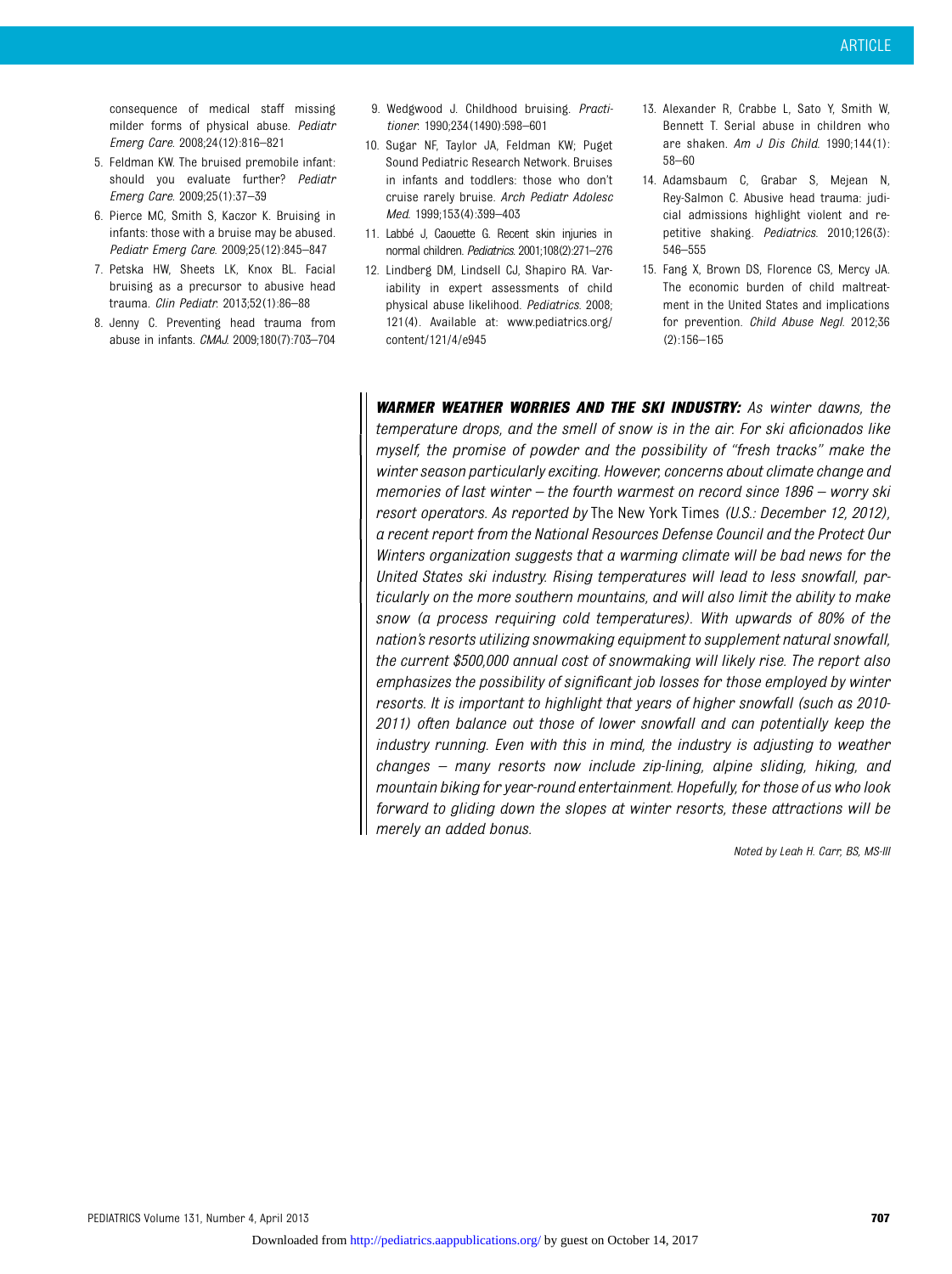#### DOI: 10.1542/peds.2012-2780 originally published online March 11, 2013; *Pediatrics* 2013;131;701 Nugent and Pippa Simpson Lynn K. Sheets, Matthew E. Leach, Ian J. Koszewski, Ashley M. Lessmeier, Melodee **Sentinel Injuries in Infants Evaluated for Child Physical Abuse**

| <b>Updated Information &amp;</b><br><b>Services</b> | including high resolution figures, can be found at:<br>http://pediatrics.aappublications.org/content/131/4/701                                                                                                                                                                                                                                                                  |
|-----------------------------------------------------|---------------------------------------------------------------------------------------------------------------------------------------------------------------------------------------------------------------------------------------------------------------------------------------------------------------------------------------------------------------------------------|
| <b>References</b>                                   | This article cites 13 articles, 4 of which you can access for free at:<br>http://pediatrics.aappublications.org/content/131/4/701.full#ref-list-1                                                                                                                                                                                                                               |
| <b>Subspecialty Collections</b>                     | This article, along with others on similar topics, appears in the<br>following collection(s):<br>Injury, Violence & Poison Prevention<br>http://classic.pediatrics.aappublications.org/cgi/collection/injury_viol<br>ence_-_poison_prevention_sub<br><b>Child Abuse and Neglect</b><br>http://classic.pediatrics.aappublications.org/cgi/collection/child_abus<br>e neglect sub |
| Permissions & Licensing                             | Information about reproducing this article in parts (figures, tables) or<br>in its entirety can be found online at:<br>https://shop.aap.org/licensing-permissions/                                                                                                                                                                                                              |
| <b>Reprints</b>                                     | Information about ordering reprints can be found online:<br>http://classic.pediatrics.aappublications.org/content/reprints                                                                                                                                                                                                                                                      |

ISSN: . 60007. Copyright © 2013 by the American Academy of Pediatrics. All rights reserved. Print American Academy of Pediatrics, 141 Northwest Point Boulevard, Elk Grove Village, Illinois, has been published continuously since . Pediatrics is owned, published, and trademarked by the Pediatrics is the official journal of the American Academy of Pediatrics. A monthly publication, it



DEDICATED TO THE HEALTH OF ALL CHILDREN<sup>™</sup>